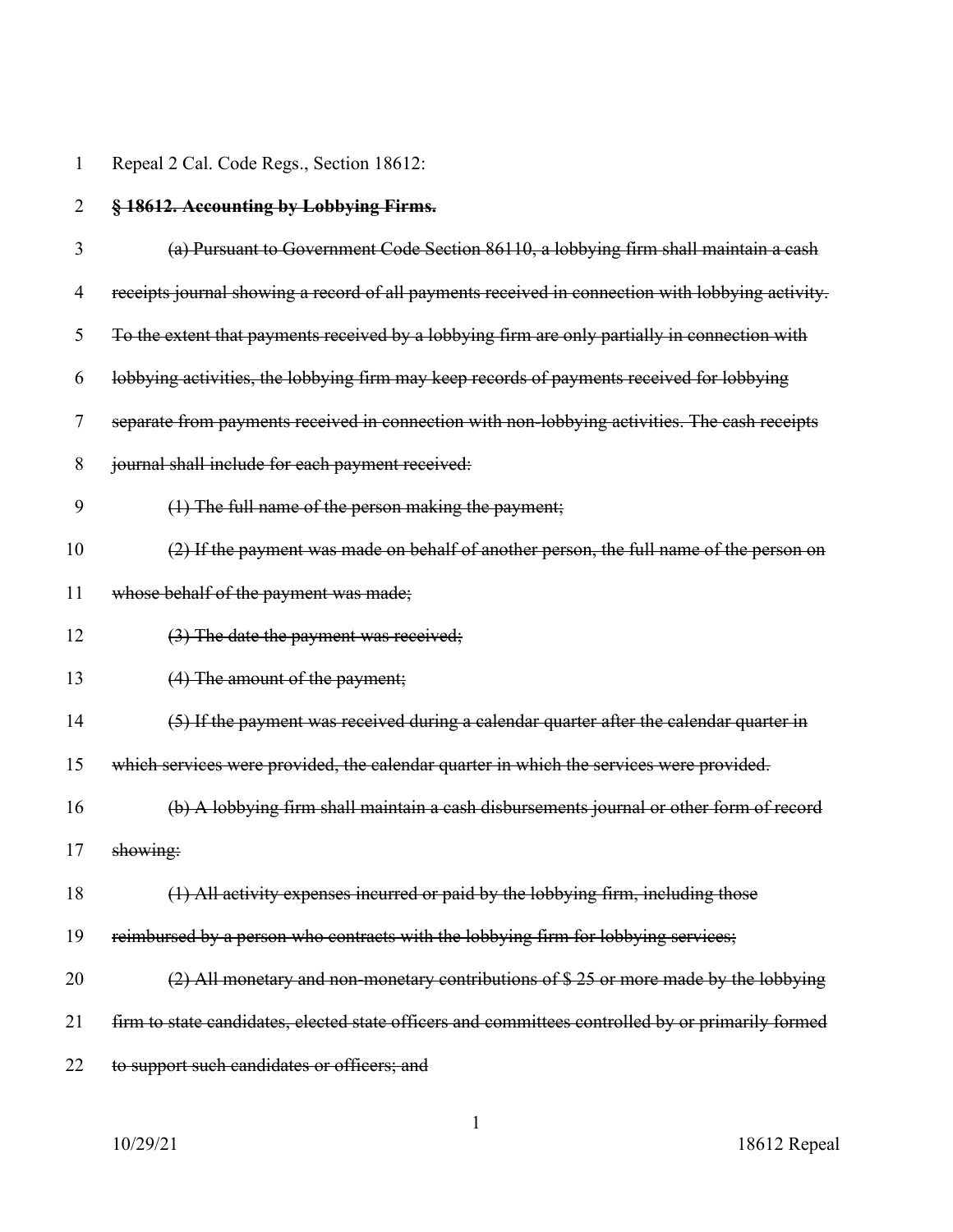| 1     | (3) All payments to any other lobbying firm with which the lobbying firm subcontracts.           |
|-------|--------------------------------------------------------------------------------------------------|
| 2     | (c) Every activity expense which must be reported by the lobbying firm shall be                  |
| 3     | supported by original source documents, such as receipts, invoices and cancelled checks,         |
| 4     | indicating for each expenditure:                                                                 |
| 5     | (1) The full name of the payee;                                                                  |
| 6     | (2) The full name and official position of each elective state official, legislative official,   |
| 7     | state candidate or member of the immediate family of one of those individuals who was a          |
| $8\,$ | beneficiary;                                                                                     |
| 9     | (3) The total number of all beneficiaries;                                                       |
| 10    | (4) A description of the goods or services or other consideration for which the                  |
| 11    | expenditure was made or incurred;                                                                |
| 12    | (5) The date and total amount of the expenditure; and                                            |
| 13    | (6) The amount of the expenditure attributable to each beneficiary.                              |
| 14    | In the event it is impractical to obtain a receipt or an invoice to support any expenditure, a   |
| 15    | written voucher shall be prepared to support such expenditure. This voucher shall be prepared in |
| 16    | a timely manner and shall contain the information described in paragraphs (1) through (6).       |
| 17    | $(d)$ All monetary contributions of $$25$ or more made by the lobbying firm to state             |
| 18    | eandidates, elected state officers and committees controlled by or primarily formed to support   |
| 19    | such candidates or officers shall be supported by cancelled checks or other bank records. In     |
| 20    | addition, the lobbying firm shall keep records of monetary or non-monetary contributions of \$25 |
| 21    | or more, indicating for each contribution:                                                       |
| 22    | (1) The full name and address of the payee;                                                      |